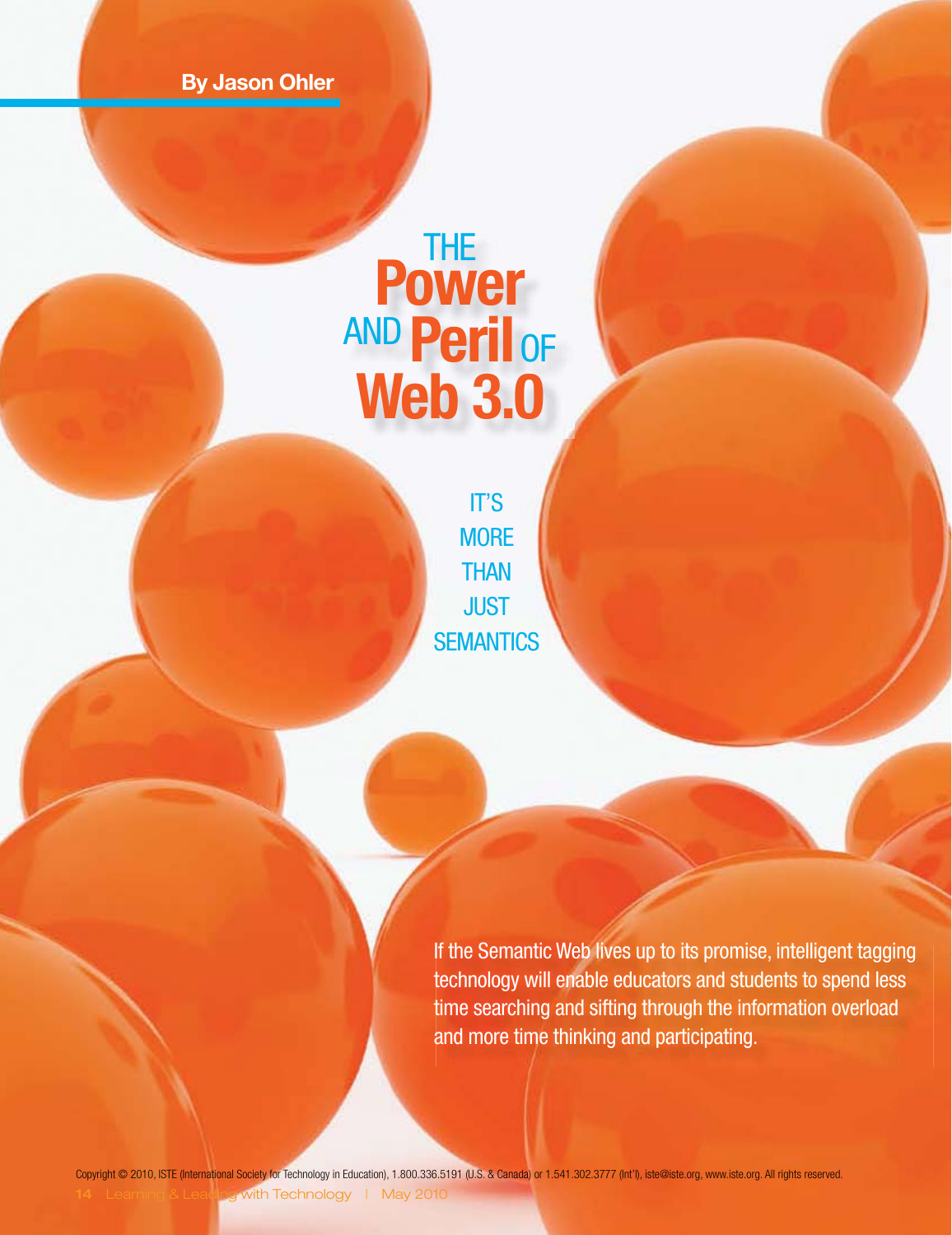The Information Age has been<br>built, in part, on the belief that<br>more information is always built, in part, on the belief that more information is always better. True to that sentiment, we have found ways to make a lot of information available to the masses—perhaps more than anyone ever imagined.

If you Google *global warming*, for example, you'll receive more than 33 million hits in less than a second. Unfortunately, 33 million is really too much for most of us. If you're anything like me, you'll tend to follow the first 10 or 20 links, read a bit at each location, and unconsciously cultivate the illusion of being informed. But this is much more dangerous than it seems, as Google's page-rank algorithm orders information by popularity rather than by, say, source credibility.

It's time to face facts: We have gone from information underload to overload in 25 years, and I have to wonder if we're any better off than we were before. There simply isn't time to read a fraction of the content available, let alone to reflect on it or determine whether it's fact, political spin, or total hooey.

Enter the Semantic Web, often called Web 3.0, which has the potential to come much closer to World Wide Web inventor Tim Berners-Lee's original conception of a universal network in which computers adapt to humans rather than the other way around.

#### How the Semantic Web Works

Right now when you search the Web, you find pages, not data. You are then left to slog through the pages to determine how relevant your findings are, and then manually cross-reference whatever you want to use. The goal of the Semantic Web is for users to spend less time looking for information and more time using and participating with what they find. In other words, less slogging, more blogging.

Before we can have a Semantic Web, though, we must first make information much more understandable to machines. That means making three leaps over the current version of the Web.

*Leap 1: Use intelligent tagging.* Behind every webpage are lines of code that tell your computer how to display information on your screen. To verify this, go to the menu bar of your favorite Web browser and select the Page Source option. What you see is mostly in hypertext markup language (HTML), the language of the Web.

In HTML, the only tags that would likely modify my phone number text (besides font and color tags) are <p> and  $\langle p \rangle$ , which do no more than tell the computer to display, and then to stop displaying, the text on the screen. In this system, a human being must discern the familiar pattern of the phone number, because computers are not programmed to do this. So if you want to find my phone number on my website, you need to root around in my bio information until you find it. I can help your search by putting the word "phone" nearby, but I can't make my phone number understandable as such to machines. They just see characters.

Could we program search software to find phone numbers? We do have tools for this, such as microformats and Plain Old Semantic HTML (POSH). But these are stop-gap workarounds until the real Semantic Web gets here, as they don't offer the extensible interconnectivity and scalability that true semantic data offer.

Now imagine a Web in which your computer displays phone numbers on your screen using this command: <phone>555-555-5555</phone>. This kind of "intelligent" tagging would change everything. A computer could "know" a phone number when it sees it. If enough people in the standards business agree on using a <phone> tag for phone numbers and enough Web programmers adopt those standards, then finding my phone number with a semantic Web

search will become very simple.

Intelligent tagging also takes care of another thorny problem: phone numbers in different formats. You can use an international phone format with a country code or a local phone number with no area code. You can even use an encrypted version of your phone number to confuse spam autodialers. As long as it is tagged with the <phone> tag, the Web can still recognize it as a phone number.

*Leap 2: Group intelligently tagged information into ontologies.* Can we extend our success in finding my phone number to finding my town or my ZIP code? Sure. But more important, we can tag each component of my address and then group them into something called an ontology. In this case, a personal information ontology might consist of <name>, <add1>, <add2>, <zip>, <phone>, <favoriteMusic>, or whatever the greater digital community has agreed upon as a standard. So, rather than searching for each piece of my address separately, you simply search for my address, which would return all of the information that is semantically associated with that address.

*Leap 3: Use shared ontologies and databases.* Now imagine sharing not just tags, but whole ontologies. This would allow you to search and cross-reference databases. For example, if there is a personal information database and a journal publication database, and both use my address ontology, then these two data sets can share information. As a researcher, you can use one data set as a portal into another, allowing you to merge, borrow from, and crossreference them.

Now extrapolate this. Imagine that we can convince others to use the address ontology across the many domains of our lives, including Amazon. com, our state motor vehicles department, our health insurer, Facebook, a database for local musicians—whatever intersects with your life. When you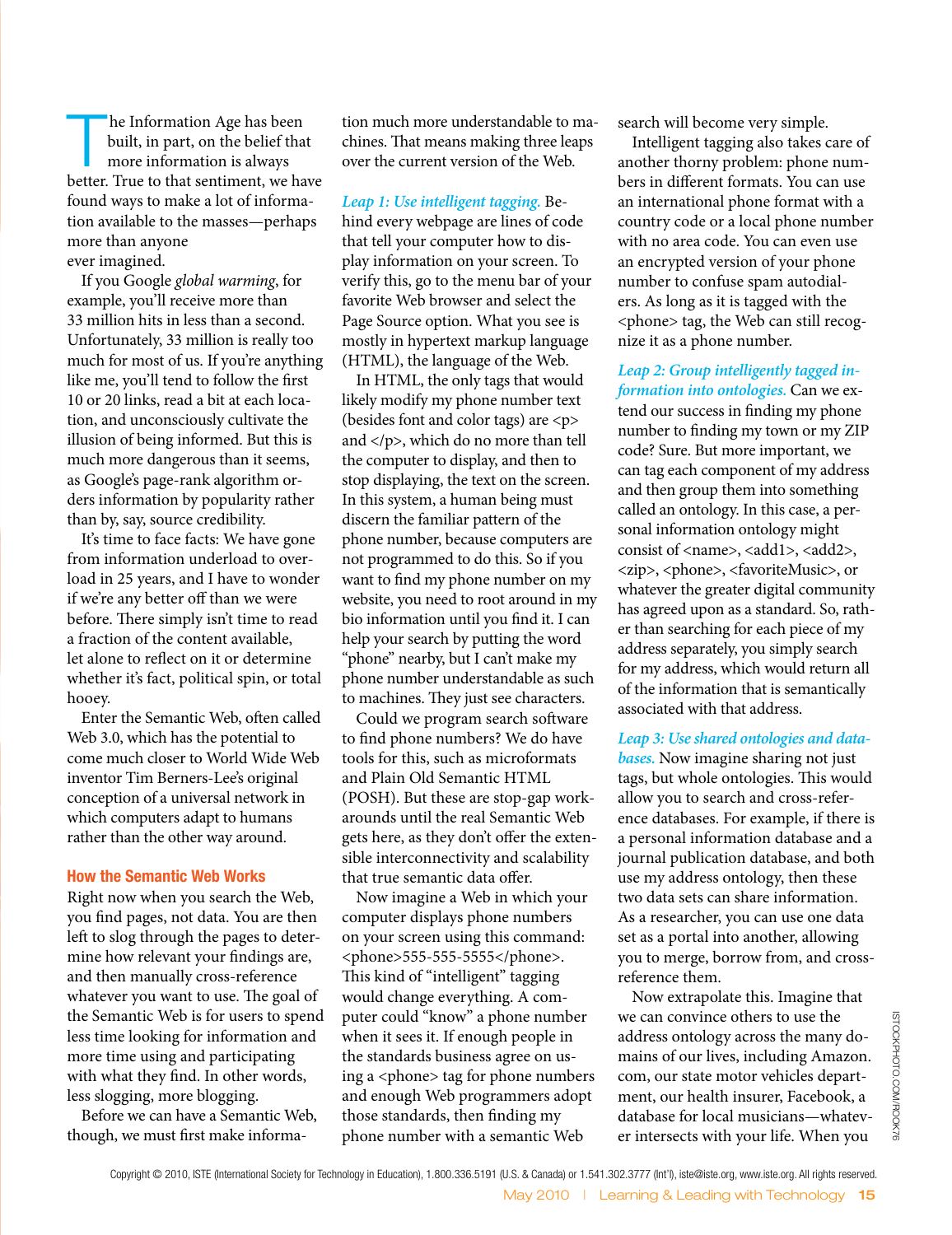# Because Web 3.0 changes the Web, it changes

search for my phone number, instead of receiving a list of pages that might have my phone number, you receive my phone number, set within the context of the other information you asked for that is associated with my phone number. And because information is intelligently cross-referenced, a semantic search can "make sense of the information," telling searchers that I am a guitar player (based on my local musician database) with a van (according to the DMV database) who loves fusion jazz (extrapolated from my iTunes selections).

If this makes you worry about your privacy, it ought to. But it will also make finding the information you really want much easier and faster.

#### Education 3.0

The Semantic Web may not be mainstream yet, but many are using the technology right now. According to industry expert Liam Ó Móráin from the Digital Enterprise Research Institute (DERI), Google, Wikipedia, Microsoft, and Yahoo are exploring the use of semantic data, and news media giants, such as Reuters and the *Financial Times,* leverage semantics in their search engines. Large amounts of semantic or linked data are also being created to satisfy domain-specific data needs for the U.S. Census, among others. And some scientists have adopted the Semantic Web because scientific information, which is so hierarchical and classified in nature, is well suited to the nature of semantic structure. For a good example of this, look at "Rewerse: Adding Semantics to the Bioinformatics Web" (http://rewerse. net/A2/Overview.htm).

Before we can start using the Semantic Web in schools, however, we'll have to work through a couple caveats. First, Web 3.0 relates only to Webaccessible information. Textbooks and historical documents not on the Web would need to be made semantically



This diagram shows a section of the data sets that have been published and interlinked by the Linking Open Data Project of the World Wide Web Consortium (W3C), an international community that develops standards to ensure the long-term growth of the Web. To see the full graphic and for a clickable version, go to: http://esw.w3.org/SweoIG/TaskForces/ CommunityProjects/LinkingOpenData.

accessible or be excluded from the database of materials. Second, social studies interfaces with a number of other areas. So everyone with an interest in this area—which could include anything from Wikipedia to news agencies to the Smithsonian—would need to agree on tags such as <historicalText> or <patrioticSpeech>. There will be a tremendous amount of data to organize.

For now, let's consider more general potential impacts of the Semantic Web on education from the learner's point of view.

*Knowledge construction.* To start with, basic Internet searches would become much more effective. When a student searches for *causes of the Civil War*, for example, rather than receiving a list of pages that merely contain the words *cause* and *Civil War*, he would receive information in which the word *cause* is specifically related to the cause of the Civil War.

In one vision of a well-developed Semantic Web, that student's search would return, rather than a list of page hits, a multimedia report drawing from websites, articles, electronic book chapters, blog dialogue, YouTube presentations, cell phone memory, virtual reality resources—anything that is available via the Web. The report would compare, collate, and synthesize the information in the report and present it perhaps in a wiki-like structure, where it could further analyze the information by points of agreement and disagreement, or in light of political positions or contrasting research. Information could also be personalized, alerting users to preferred and local resources based on their profiles. Again, the goal is to reduce the amount of time we spend searching and sifting so that we can spend more time thinking and participating.

*Personal learning network (PLN) maintenance.* Many of us spend far too